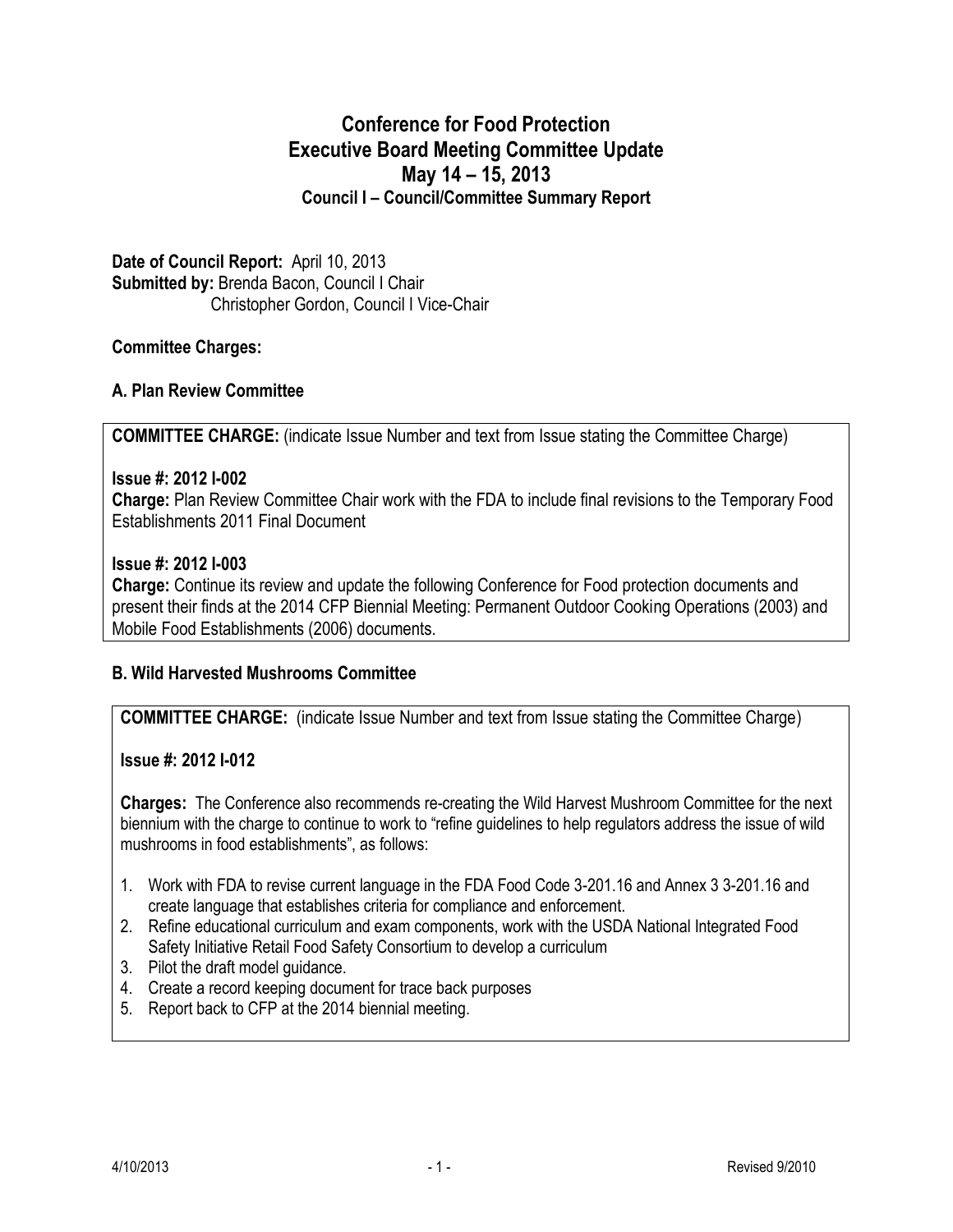## **C. HACCP Based Guidance for Meat and Poultry Processing at Retail**

**COMMITTEE CHARGE:** (indicate issue Number and text from Issue stating the Committee Charge)

**Issue #: 2012 I-013**

**Charge:** The Conference recommends that a committee be established to:

(a) provide input on comprehensive Hazard Analysis Critical Control Point (HACCP) guidance materials under development by the Food Safety and Inspection Service (FSIS), in collaboration with the Association of Food And Drug Officials (AFDO),

(b) to assist in providing a uniform standard available for all regulatory jurisdictions in the evaluation of variance requests involving the processing of meat and poultry at retail food establishments, and (c) to better control meat and poultry processing activities at retail food establishments, utilizing the attached guidance materials that are being further developed by FSIS and AFDO, Model HACCP Plans for Retail Processing, and A Retail Food Establishment Guide for Developing a HACCP Plan - Meeting the Requirements of the FDA Food Code Variance in the Relation to Specialized Meat and Poultry Processing Methods),

(d) report back to the 2014 Biennial Meeting with the recommendation that a letter be sent to FDA asking that they consider if and how these guidance materials can best be incorporated into:

- 1. FDA Food Code Annex 2 (References, Part 3 Supportive Documents);
- 2. FDA Food Code Annex 4 (Management of Food Practices Achieving Active Managerial Control of Foodborne Illness Risk Factors), and
- 3. FDA's two HACCP Manual "Managing Food Safety ; A Manual for the

4. Voluntary Use of HACCP Principles for Operators of Food Service and Retail Establishments," and "Managing Food Safety: A Regulator's Manual for Applying HACCP Principles to Risk-Based Retail and Food Service Inspections and Evaluating Voluntary Food Safety Management Systems")

### **D. Beef Grind Log Committee**

**COMMITTEE CHARGE**: (Indicate Issue Number and text from issue stating the Committee Charge)

**Issue #: 2012 I-014**

**Charge:**

a) Review the FSIS grinding log template and provide feedback to FSIS for consideration into future FSIS compliance guide on retail grinding logs and on its use at retail food establishments.

b) Provide recommendations for supplier provided labels to accomplish record keeping within retail food establishments.